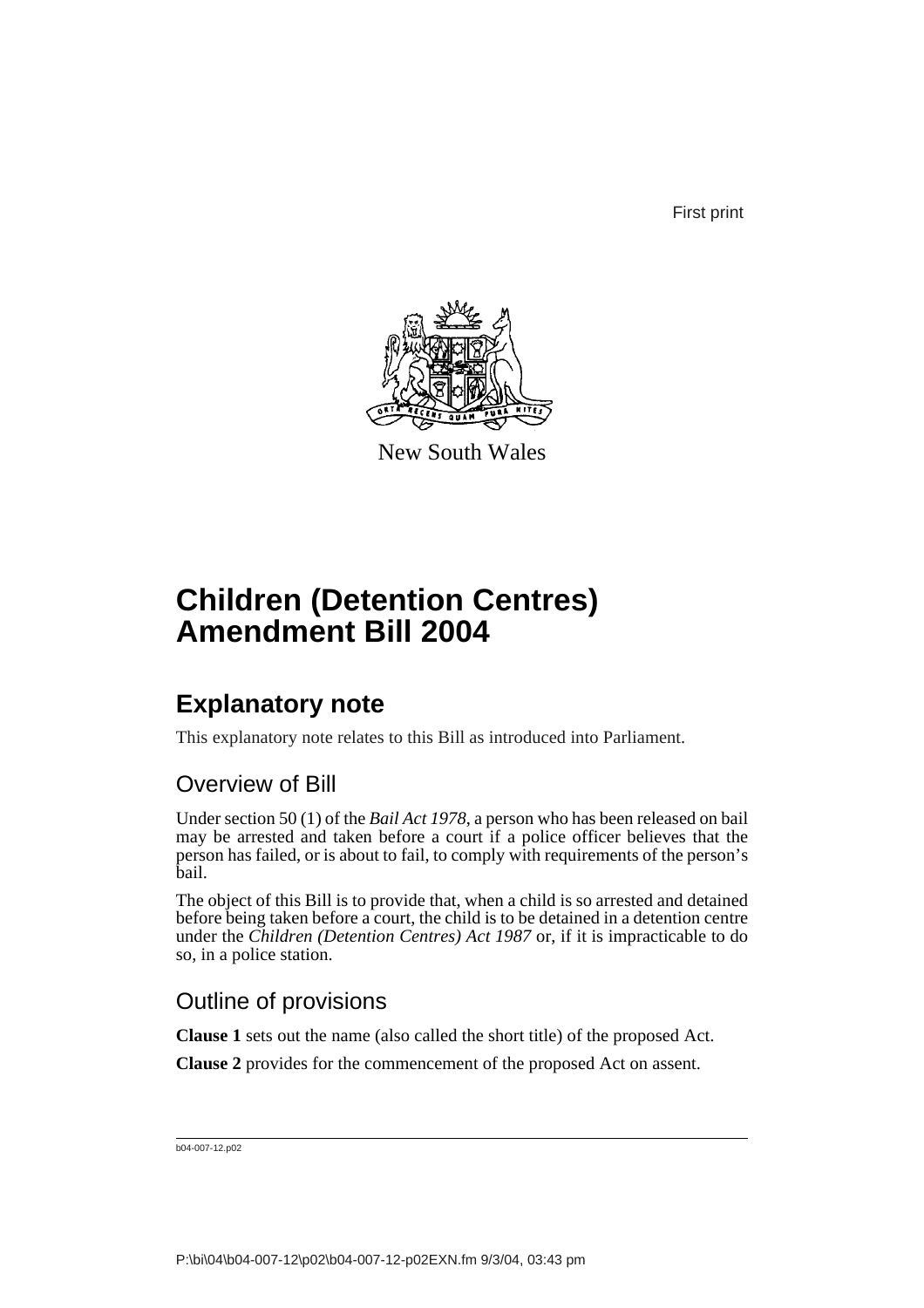Children (Detention Centres) Amendment Bill 2004

Explanatory note

**Clause 3** is a formal provision that gives effect to the amendment to the *Children (Detention Centres) Act 1987* set out in Schedule 1.

**Schedule 1** contains the amendment described in the above Overview.

Explanatory note page 2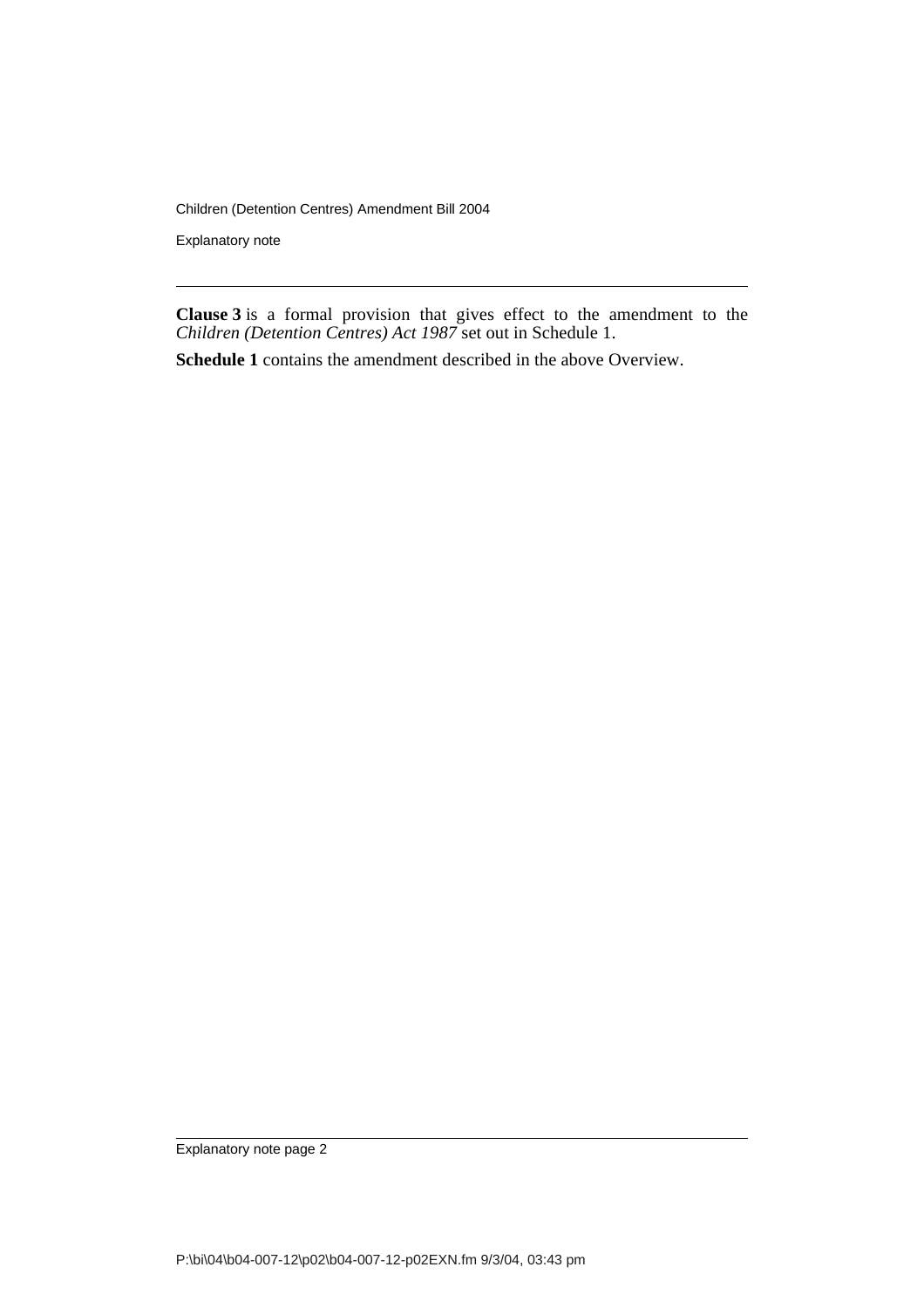First print



New South Wales

## **Children (Detention Centres) Amendment Bill 2004**

### **Contents**

|                                                            | Page |
|------------------------------------------------------------|------|
| Name of Act                                                |      |
| 2 Commencement                                             |      |
| Amendment of Children (Detention Centres) Act 1987 No 57 2 |      |
| Schedule 1 Amendment                                       |      |

b04-007-12.p02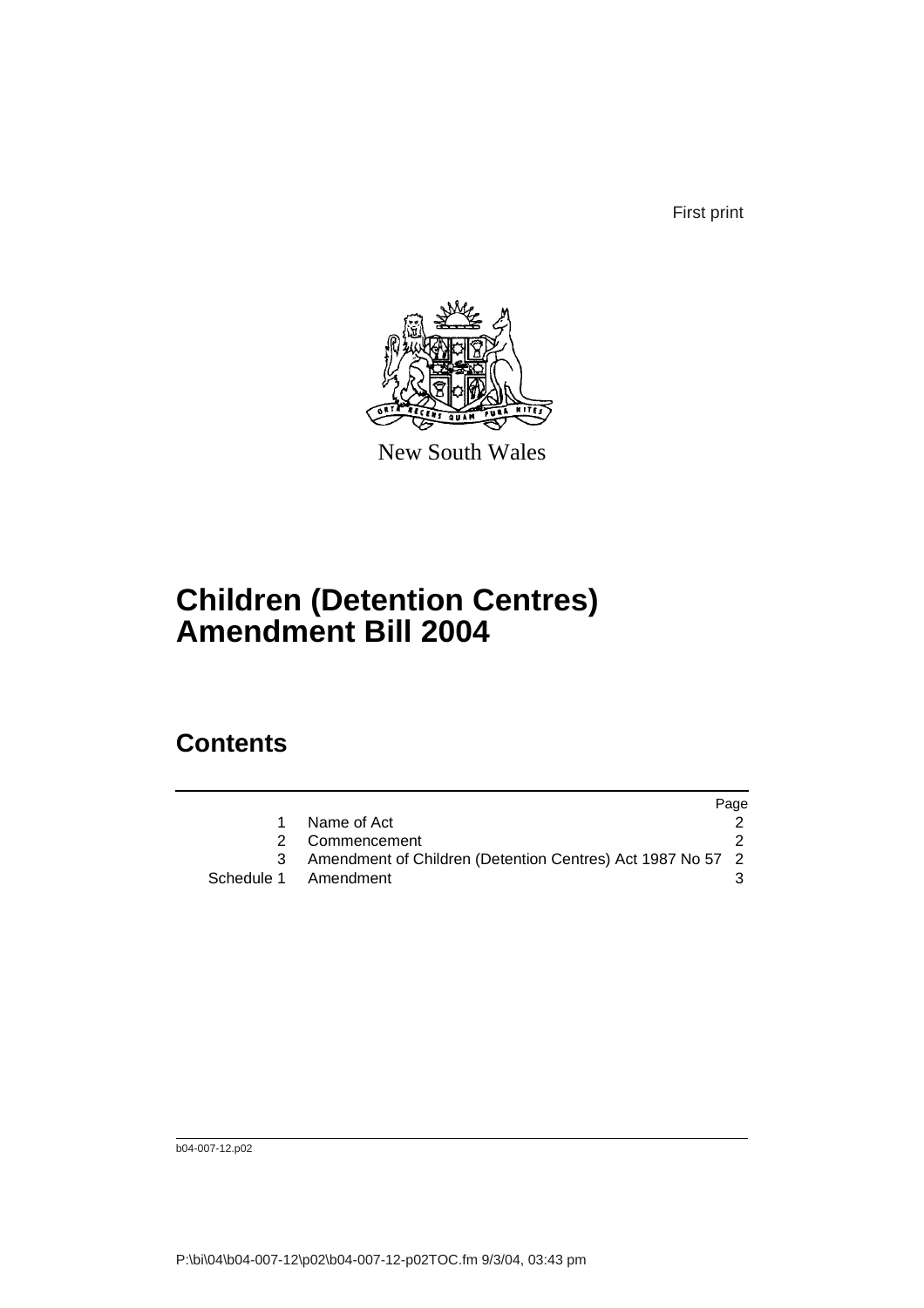### Children (Detention Centres) Amendment Bill 2004

**Contents** 

Page

Contents page 2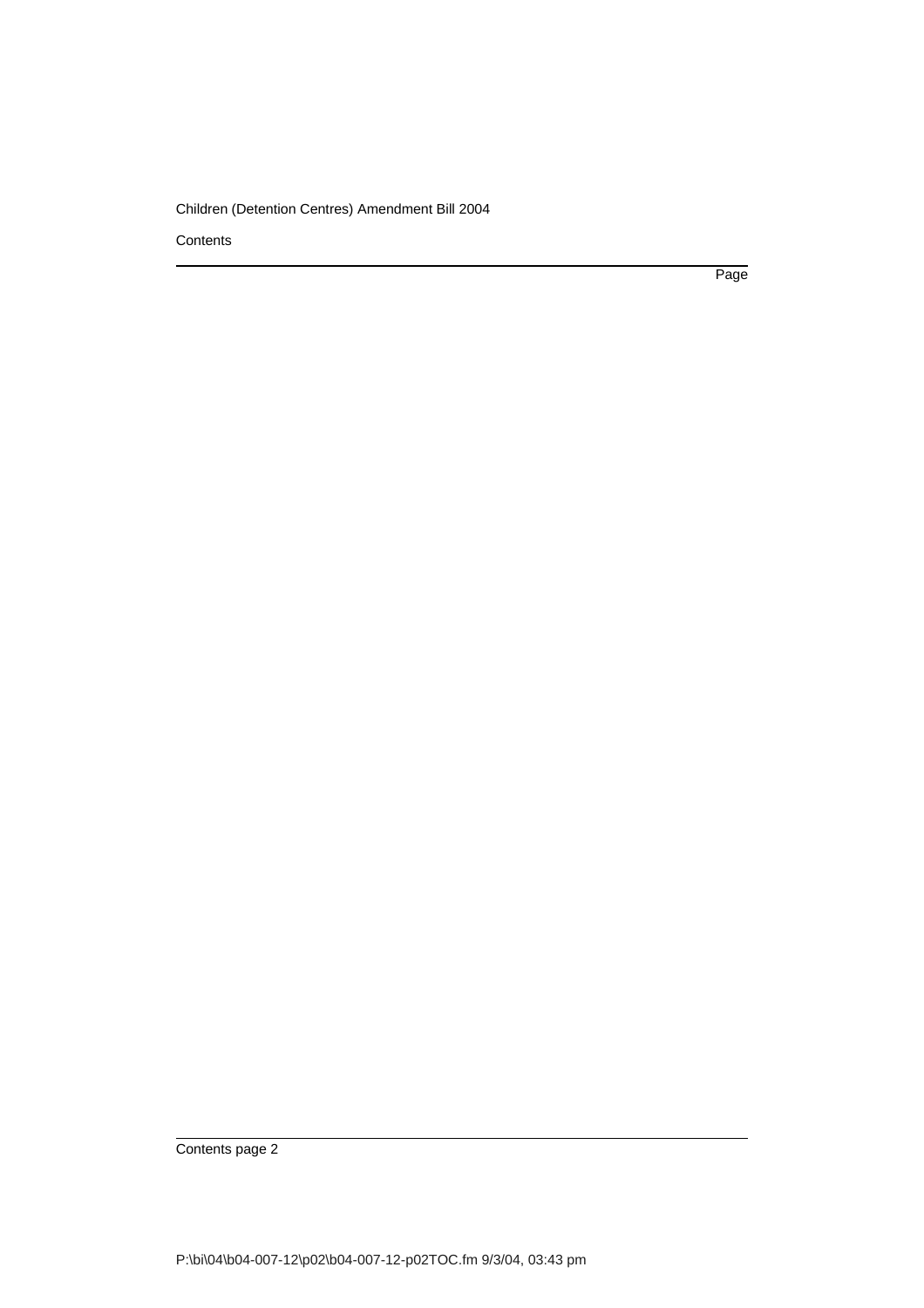

New South Wales

# **Children (Detention Centres) Amendment Bill 2004**

No , 2004

### **A Bill for**

An Act to amend the *Children (Detention Centres) Act 1987* with respect to the detention of children who fail to comply with bail requirements.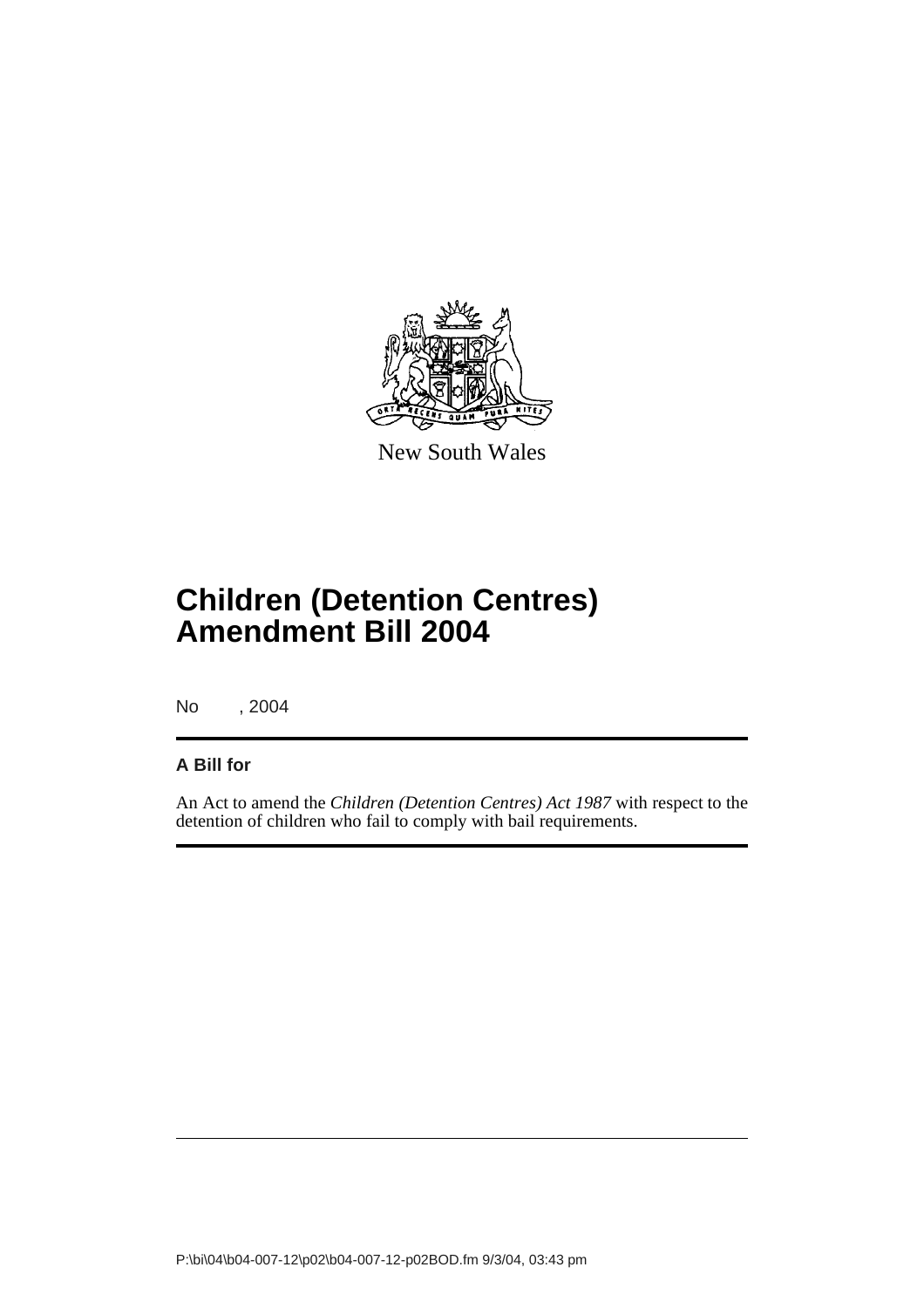| The Legislature of New South Wales enacts: |                                                                                                          | 1                   |
|--------------------------------------------|----------------------------------------------------------------------------------------------------------|---------------------|
|                                            | Name of Act                                                                                              | 2                   |
|                                            | This Act is the <i>Children</i> ( <i>Detention Centres</i> ) Amendment Act 2004.                         | 3                   |
|                                            | <b>Commencement</b>                                                                                      | $\overline{4}$      |
|                                            | This Act commences on the date of assent.                                                                | 5                   |
| 3                                          | Amendment of Children (Detention Centres) Act 1987 No 57                                                 | 6                   |
|                                            | The <i>Children</i> ( <i>Detention Centres</i> ) <i>Act 1987</i> is amended as set out in<br>Schedule 1. | $\overline{7}$<br>8 |